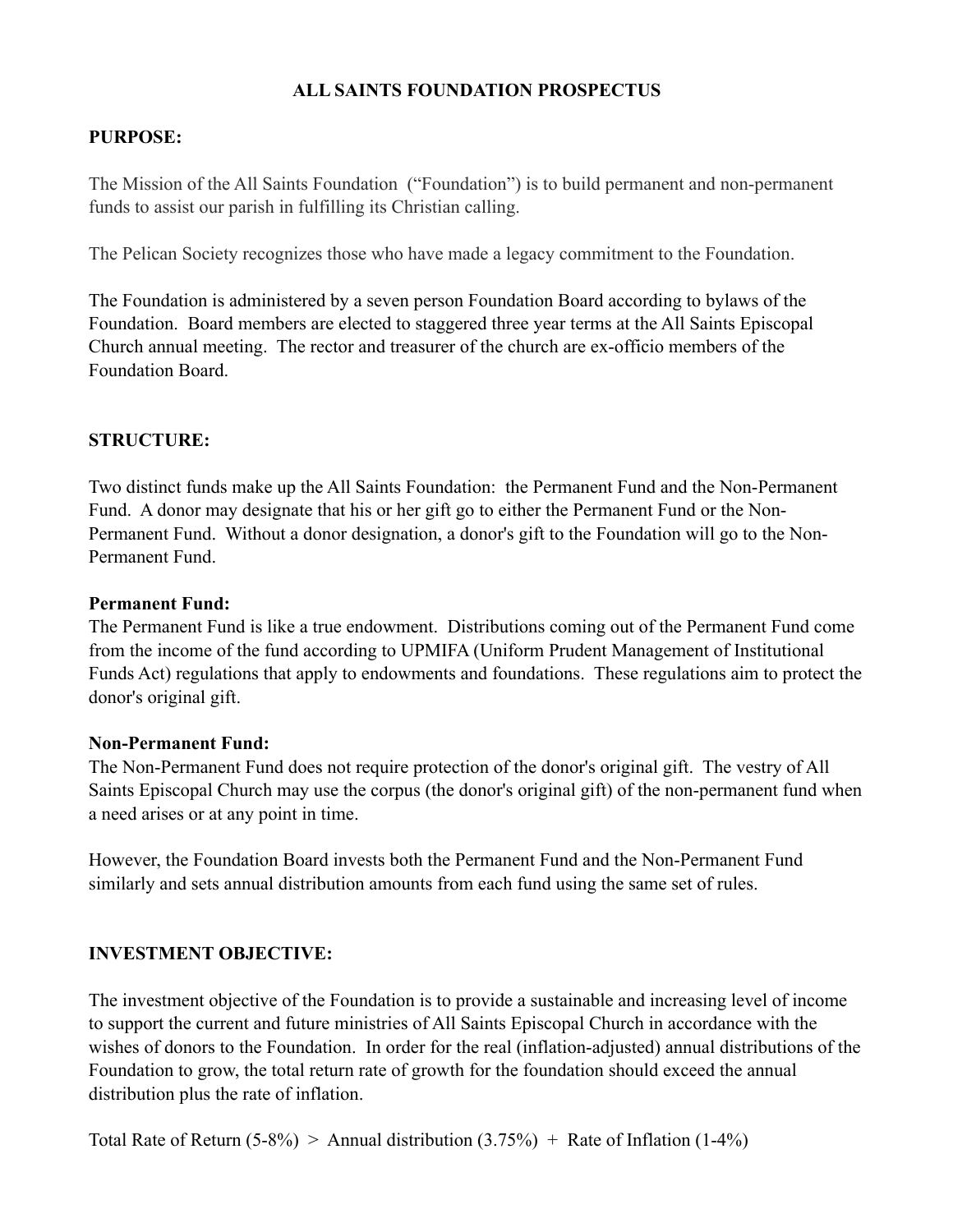Currently the Foundation Board has selected the Episcopal Church Foundation advisor State Street Global Advisors as the manager for both the Permanent and Non-Permanent Funds. Both funds are invested with a 60% equity and 40% fixed income mix. **DISTRIBUTIONS:** 

**The Foundation Board sets the annual allowable distribution amount.** Currently the Board has approved an annual distribution of 3.75% of the average the year end fund balance of the preceding five years. The Board may change the annual distribution rate as necessary.

**The vestry approves how the annual distribution may be used.** Currently (upon recommendation from the finance committee) distributions are not being used for normal operating purposes. Current uses that are considered are: (1) outreach or mission; (2) capital or building projects; (3) reserve funds; or (4) start-up initiatives or one-time projects.

The distribution in 2020 was designated to the Building Maintenance Reserve to build up the reserve in anticipation of coming projects.

It is anticipated that, in the future, annual distributions may be used for regular operating purposes. Balances in the fund would probably need to be around one million dollars, to provide for meaningful support of annual operations.

Annual distributions must also proportionately support any donor restricted uses of funds.

## **WAYS TO GIVE**

**Giving Now:** Outright gifts are a simple, convenient way and offer you the pleasure of seeing your charitable dollars in action during your lifetime. Cash and appreciated securities, RMD's (IRA required minimum distributions), Donor Advised Funds, are ways to make a current gift.

A family may also designate that memorial gifts for a deceased family member be directed to either the Permanent or Non-Permanent Fund.

**Future Gifts:** Bequests of cash or property are made easily through your will and are free of estate taxes. You can also name the Foundation as beneficiary of your IRA.

**Other Giving Techniques:** You can also make a gift now that will continue to benefit both you and the Foundation by using: Charitable Gift Annuities, Charitable Remainder Trusts, Charitable Lead Trusts, Life Insurance Policies, Donor Advised Funds, etc.

The Episcopal Church Foundation has a giving page describing these techniques at: <https://www.episcopalfoundation.org/give/planned>

## **RESTRICTED GIFTS:**